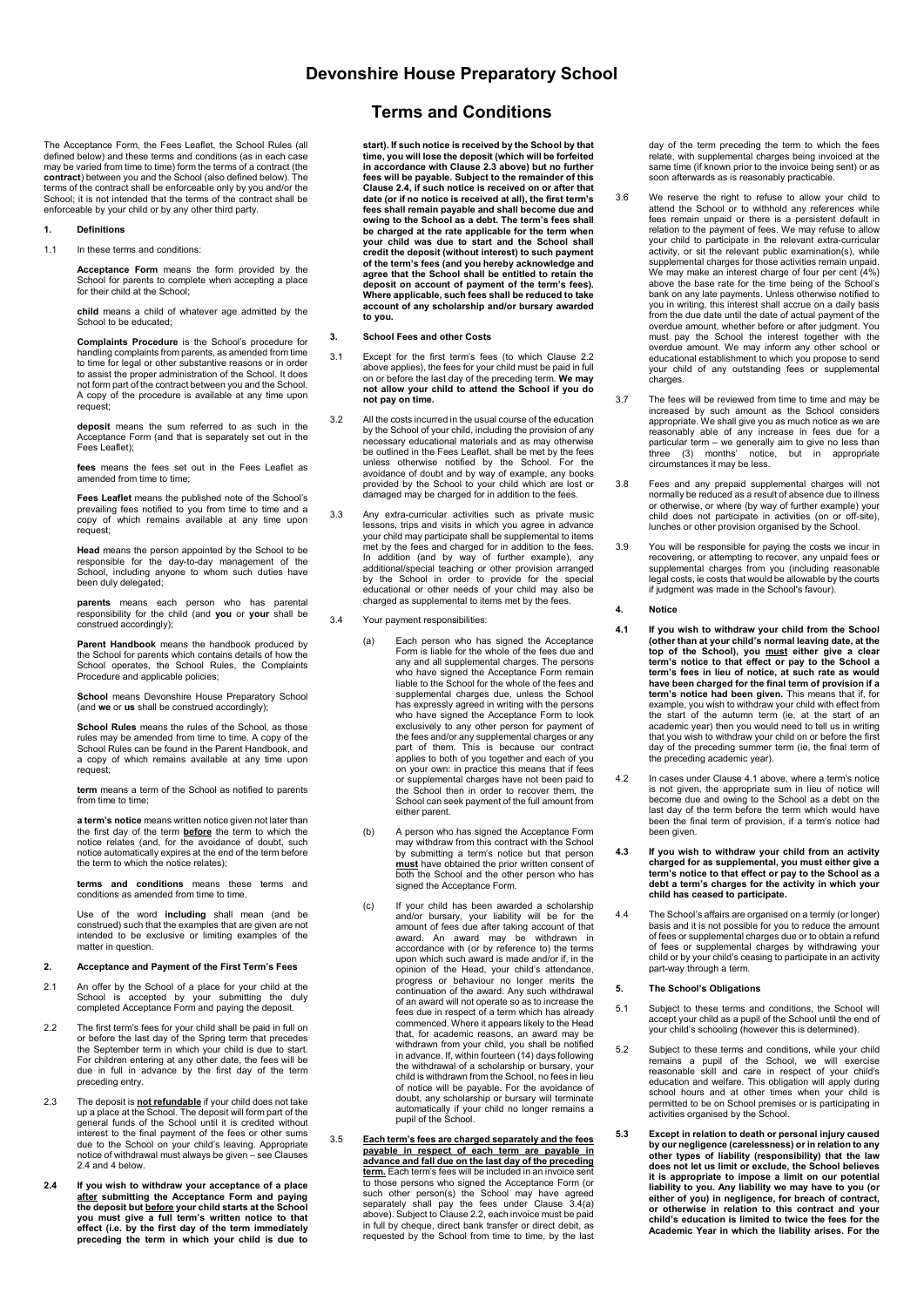**avoidance of doubt, this limit on our liability applies to any liability owed to you by the School.** 

- 5.4 In order to fulfil our obligations, we need your cooperation, including in particular by:
	- (a) fulfilling your own obligations under these terms and conditions;
	- (b) encouraging your child in his or her studies, and giving appropriate support at home;
	- (c) keeping the School up-to-date and informed of matters which affect (or may affect) your child (including circumstances which arise at any time that affect (or may affect) your ability to pay the fees and supplemental charges) and ensure that all details or other information notified or otherwise disclosed to the School about you and/or your child are accurate, truthful and not misleading and that relevant details and information (or changes to it) are not withheld;
	- (d) maintaining a courteous and constructive relationship with School staff (including where the School is exercising its rights and performing its obligations under this contract);
	- (e) providing cooperation and assistance to the School so that your child can participate and benefit from the School's provision of education (including where the School may wish/need to provide such education remotely); and
	- (f) attending meetings and otherwise keeping in touch with the School where your child's interests so require.
- 5.5 Unless you notify us to the contrary, you consent to your child participating, under proper supervision, in contact sports and in other normal sports and activities which may entail some risk of physical injury.
- 5.6 If your child requires urgent medical attention while under the School's care, we will if practicable attempt to contact you to obtain your prior consent. However, should we be unable to contact you we will make the decision on your behalf should consent be required for urgent treatment recommended by a doctor (including anaesthetic or operation, or blood transfusion (unless you have previously notified us in writing that you object to blood transfusions being given in any circumstances)).
- 5.7 The School prospectus describes the broad principles on which the School is presently run and is believed to be correct at the time of printing. However, from time to time it may be necessary to make changes to any aspects of the School, including the curriculum or the manner of<br>providing education for your child (including, by way of<br>example, by providing education remotely if reasonably<br>possible whilst your child remains at home (including, b way of further example, where the School is required to close the School premises due to an event beyond the School's control) and allowing your child to submit work<br>assignments electronically). For this reason, please<br>notify the School if there is anything of particular<br>importance or concern to you contained in the<br>prospectus. W Where practicable (but without obligation) such notice will be given prior to the end of the penultimate term before the change is to take effect.
- 5.8 We shall monitor your child's progress at the School and produce regular written reports. We shall advise you if we have any concern about your child's progress but we do not undertake to diagnose dyslexia or other specific conditions. A formal assessment (conducted at your own cost and expense) can be arranged either by you or, at your written request, by the School.

#### **6. The Parents' Obligations**

- **6.1 It is a condition of your child's joining the School that you complete and submit to the School a medical questionnaire in respect of your child. You must inform the School (and provide, whether upon further request by the School or otherwise, any reports or other materials relevant to the same) of any health or medical condition, special educational need(s), disability or allergy that your child has or subsequently develops, whether long-term or short-term, including any infections. If you withhold from us or otherwise misrepresent to us information of this nature in particular, please be aware that this may result in us exercising our right to end this contract under Clause 12.1 below.**
- 6.2 If the School so requires due to a health risk either presented by your child to others or presented to your child by others or by reason of a virus, pandemic, epidemic or other health risk, you must keep your child at home and not permit him or her to return to the School until such time as the health risk has been averted. Where it is appropriate in such circumstances we will try<br>where reasonably possible to continue providing<br>education to your child remotely during such period<br>(including, for example, by sending you/your child work<br>assignme
- 6.3 You must inform the School of any situations where special arrangements may be needed in relation to your child (including, by way of examples and without limitation, any special educational needs of your child or any Local Authority Order or other order that relates to<br>your child). You must also inform the School if, at any<br>time prior to or during your child's time at the School, a<br>court order is put in place or an undertaking is g court in respect of (or that somehow relates to) your child's attendance at the School (including its premises) and/or the School's provision of education to your child, including any which may deal with or impact upon in any way: (i) your child's living and/or contact arrangements; (ii) your child's education, welfare and/or upbringing; and/or (iii) the payment of fees and/or supplemental charges. In any such circumstances you must (whether upon request or otherwise) promptly provide the School with copies of the relevant court order(s) or undertaking(s) (or the relevant parts thereof).
- 6.4 It is also a condition of your child's joining the School that, where required (such requirement being made known to you by the School either prior to your child joining the School or subsequently), you complete and submit to the School a parental absence form in respect of your child which, amongst other things, will require you to nominate a 'responsible adult' for your child who will be delegated the authority by you to make decisions relating to your child if the School is not able to contact you.
- 6.5 You (and each of you as the holders of parental responsibility for your child) acknowledge and agree that, prior to and during your child's time at the School, the School is entitled to assume that you have consulted with each other so far as decisions regarding your child are concerned. Accordingly, subject only to Clause 6.6 below, you (and each of you) accept that the School is entitled to treat
	- (a) any instruction, authority, request or prohibition received from one of you as having been given on behalf of both of you; and
	- (b) any communication from the School to one of you as having been given to both or all of you.
- 6.6 A notice of withdrawal of your child served under<br>this contract (ie, under any of Clauses 2.4, 3.4(c) or<br>4.1 should be in writing and signed by each of you<br>as the holders of parental responsibility for your **child (and the School shall be entitled not to accept such notice unless and until all holders of parental responsibility for the child have signed such notice).**
- 6.7 The School must be informed in writing of any reason for your child's absence from School. You can do this by contacting the School Office. Wherever possible the School's prior consent should be sought for absence from the School. If at any time during your child's time at the School you (or either of you as the holders of parental responsibility for your child) will not be in the United Kingdom at any time or you (or either of you) will otherwise be absent for a period of longer than three (3) consecutive school days then you must inform the School in writing and provide the details reasonably required by the School as a result, including the name and contact details for a 'responsible adult' for the period of your absence.
- 6.8 We cannot accept any responsibility for the welfare of your child while off the School premises unless your child is taking part in a School activity or is otherwise under the direct supervision of a member of School s School activity. See also Clause 5.3.
- 6.9 We cannot accept any responsibility for the welfare of your child if your child is on School premises outside normal School hours and without the School's permission. See also Clause 5.3.
- 6.10 If you have cause for concern as to a matter of safety, care, discipline or progress of your child you must inform the School without delay. Formal complaints should be made in accordance with the Complaints Procedure.

## **7. School Rules**

- 7.1 It is a condition of remaining at the School that your child complies with the School Rules and other policies of the School (whether such policies are included in the Parent Handbook or otherwise), and in each case as amended from time to time. In addition you must ensure that your child attends School punctually and that you and your child (as applicable) conform to such rules of appearance, dress, behaviour and/or other matters considered as being of educational importance as may be issued by the School from time to time (whether by way of updates to the School Rules, the Parent Handbook, existing policies or otherwise).
- 7.2 The School may, subject to applicable data protection legislation, monitor your child's email communication, internet use, and/or use of social media (or equivalent). The School may do this for various reasons, including ensuring compliance with the School Rules or where it is appropriate for the School to do so (or indeed necessary) in connection with the School's legal and/or other duties and responsibilities or other legitimate purposes or good practice requirements.

#### **8. Disciplinary Policies and Procedures**

- 8.1 The Head may at his or her discretion require you to remove or may suspend or, in serious or persistent cases, expel your child from the School if he or she reasonably considers that your child's attendance, progress or behaviour (including behaviour outside school) is unsatisfactory and the removal is appropriate and in the School's best interests or those of your child or other children.
- 8.2 The Head may at his or her discretion require you to remove or may suspend or, in serious or persistent cases, expel your child if the Head reasonably considers that the behaviour of you (or either of you) is, in the opinion of the Head: unreasonable and/or adversely affects or is likely to adversely affect your child's or other children's progress at the School or the well-being (including health and morale) of School staff; and/or brings (or is likely to bring) the School into disrepute; and/or is not in accordance with your obligations under this contract, for example where we have cancelled this contract under Clause 12.
- 8.3 Should the Head exercise his or her rights under either Clause 8.1 or 8.2 above you will not be entitled to any refund or remission of fees or supplemental charges due (whether paid or payable) and the deposit will be forfeited (except where your child is required to be removed under Clause 8.1 for unsatisfactory progress, in which case the deposit will be credited in the usual way). However, fees in lieu of notice will not be payable and any prepaid fees for the period after expulsion / required removal will be refunded.
- 8.4 Provided you have paid the School's final invoice, this contract will terminate with immediate effect if your child is excluded or if you are required to remove your child from the School.
- 8.5 The School Rules set out examples of offences likely to be punishable by suspension or expulsion. These examples are not exhaustive, and in particular the Head may decide that suspension or expulsion for a lesser offence is justified where there has been previous misbehaviour. All aspects of the pupil's record at the School may be taken into account.
- 8.6 Any review of serious disciplinary matters or decisions taken by the School and/or the Head under this Clause 8 shall normally be governed by the Complaints Procedure.

#### **9. Insurance**

- 9.1 You must make your own insurance arrangements if you require cover for your child's person or property while at School or for the payment of fees due to absence of your child or closure of the School premises.
- 9.2 Upon request, the School can arrange School Fees Remission and Personal Accident Insurance for your child with a reputable insurance company (such arrangement being externally sourced), to be charged as supplemental to the fees. If such insurance is arranged, the School shall not be liable for any payments due under these policies.

#### **10. Confidentiality, References and Data Protection**

- 10.1 We may supply information and a reference in respect of your child to any educational institution which you propose your child may attend. Any reference supplied by us shall be confidential. We will take care to ensure that all information that is supplied relating to your child is accurate and any opinion given on your child's ability, aptitude for certain courses and character is fair. However, we cannot be liable for any loss you are or your child is alleged to have suffered resulting from opinions reasonably given in or correct statements of fact contained in any reference or report given by us.
- 10.2 We will need to use information relating to your child, and to you, for certain purposes connected with the running of the School. This will include name, contact details, school records, photographs and video recordings, both whilst your child is at the School and after your child has left the School, for the purposes of: (i) promoting the<br>School to prospective pupils; (ii) managing relationships<br>between the School and current pupils/parents and<br>fulfilling our obligations under our contract with you; (i providing references and communicating with the body of former pupils; (iv) publicising the School's activities; and (v) communicating with the School community and the body of former pupils. In respect of (i), (iv) and (v) this includes use of such information by the School in/on the School's prospectus (in whatever format or medium) and the School's website and social media channels.
- 10.3 You must: (i) confirm (or update, if necessary), when requested, such information (and/or documentary materials) about (or relating to) you and/or your child that is held by the School; and (ii) in any event, inform the School of any change to you or your child's circumstances (including, where applicable, inconnection with your child's entitlement to enter, reside and/or study in t about (or relating to) you or your child that has previously been notified to the School, including relevant contact details.